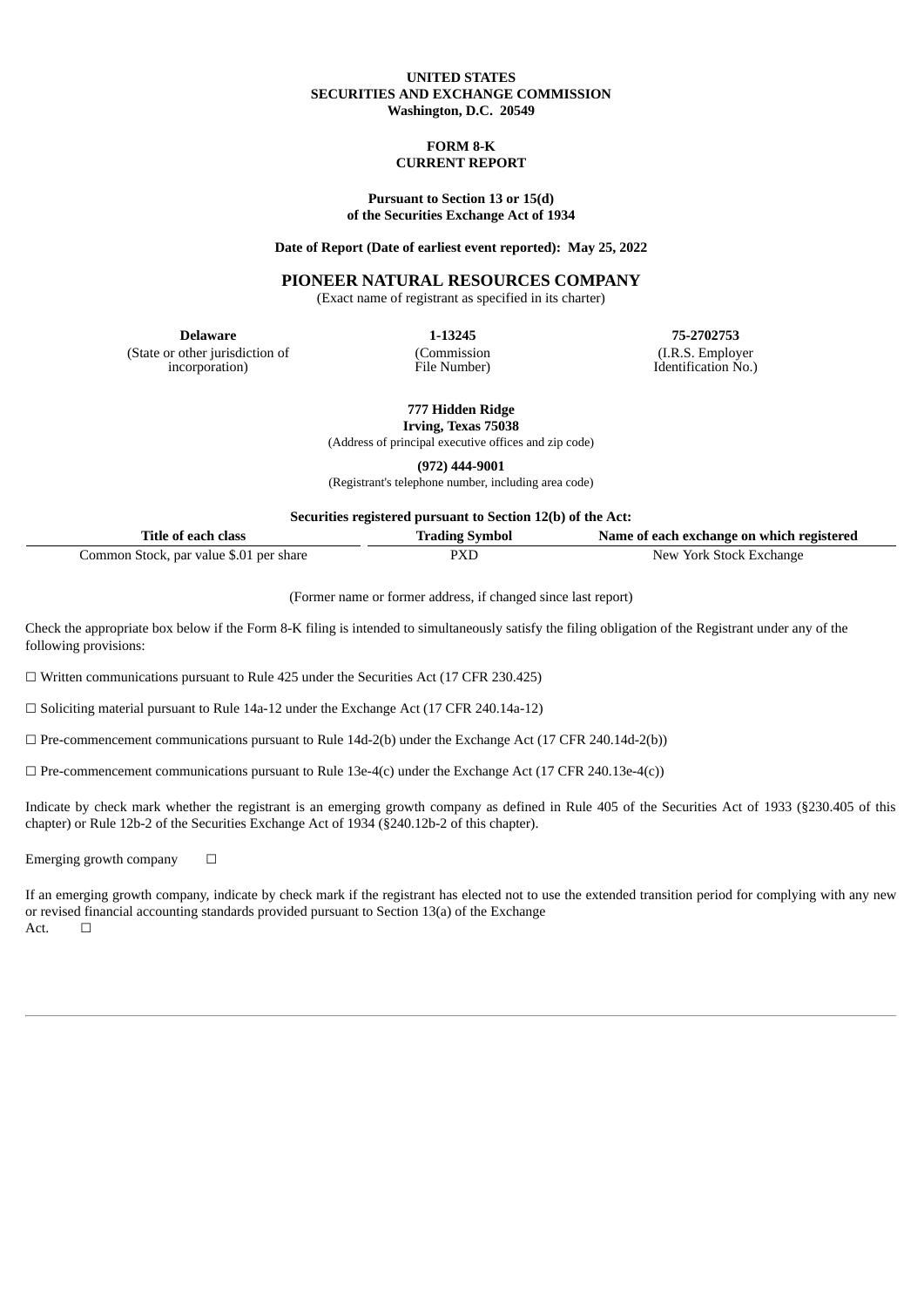## **Item 5.07 Submission of Matters to a Vote of Security Holders**

The annual meeting of stockholders of Pioneer Natural Resources Company (the "Company") was held on May 25, 2022 (the "Annual Meeting"). At the Annual Meeting, three proposals were submitted for a vote of stockholders, as described in the Company's Proxy Statement dated April 14, 2022 (the "Proxy Statement"). The following is a brief description of each proposal and the results of the stockholders' votes.

*Election of Directors.* Prior to the meeting, the Board designated each of the persons named below as nominees for election as directors. Each nominee was, at the time of such nomination and at the time of the meeting, a director of the Company. At the meeting, each nominee was elected as a director of the Company, with the results of the stockholder voting being as follows:

| Nominee              | For           | <b>Against</b> | <b>Abstain</b> | <b>Broker non-votes</b> |
|----------------------|---------------|----------------|----------------|-------------------------|
| A.R. Alameddine      | 200, 327, 704 | 4,478,070      | 81,553         | 12,054,794              |
| Lori G. Billingsley  | 204,132,613   | 676,217        | 78,497         | 12,054,794              |
| Edison C. Buchanan   | 197,672,759   | 6,457,163      | 757,405        | 12,054,794              |
| Maria S. Dreyfus     | 203,702,348   | 1,106,935      | 78,044         | 12,054,794              |
| Matthew M. Gallagher | 200,618,214   | 4,189,727      | 79,386         | 12,054,794              |
| Phillip A. Gobe      | 195,983,667   | 8,144,366      | 759,294        | 12,054,794              |
| Stacy P. Methvin     | 202,649,466   | 2,158,938      | 78,923         | 12,054,794              |
| Royce W. Mitchell    | 202,242,991   | 2,564,068      | 80,268         | 12,054,794              |
| Frank A. Risch       | 196,791,974   | 7,337,005      | 758,348        | 12,054,794              |
| Scott D. Sheffield   | 202,388,774   | 2,423,403      | 75,150         | 12,054,794              |
| J. Kenneth Thompson  | 155,206,882   | 49,571,141     | 109,304        | 12,054,794              |
| Phoebe A. Wood       | 196,658,088   | 8,141,855      | 87,384         | 12.054.794              |

*Ratification of selection of independent auditors.* The engagement of Ernst & Young LLP as the Company's independent auditors for 2022 was submitted to the stockholders for ratification. Such engagement was ratified, with the results of the stockholder voting being as follows:

| 208,043,501 |
|-------------|
| 8,821,272   |
| 77,348      |
|             |
|             |

*Advisory vote on executive compensation.* The Company submitted to the stockholders for approval, on an advisory basis, the compensation of the Company's named executive officers, as disclosed in the Proxy Statement. The proposal was approved, with the results of the stockholder voting being as follows:

| For              | 200, 107, 051 |
|------------------|---------------|
| Against          | 4.451.131     |
| <b>Abstain</b>   | 329.145       |
| Broker non-votes | 12,054,794    |

### **Item 9.01 Financial Statements and Exhibits**

(d) Exhibits

#### **Exhibit Number Description**

104 Cover Page Interactive Data File (formatted as Inline XBRL and contained in Exhibit 101).

 $\overline{\phantom{a}}$  , we can assume that the contract of  $\overline{\phantom{a}}$ (a) Filed herewith.